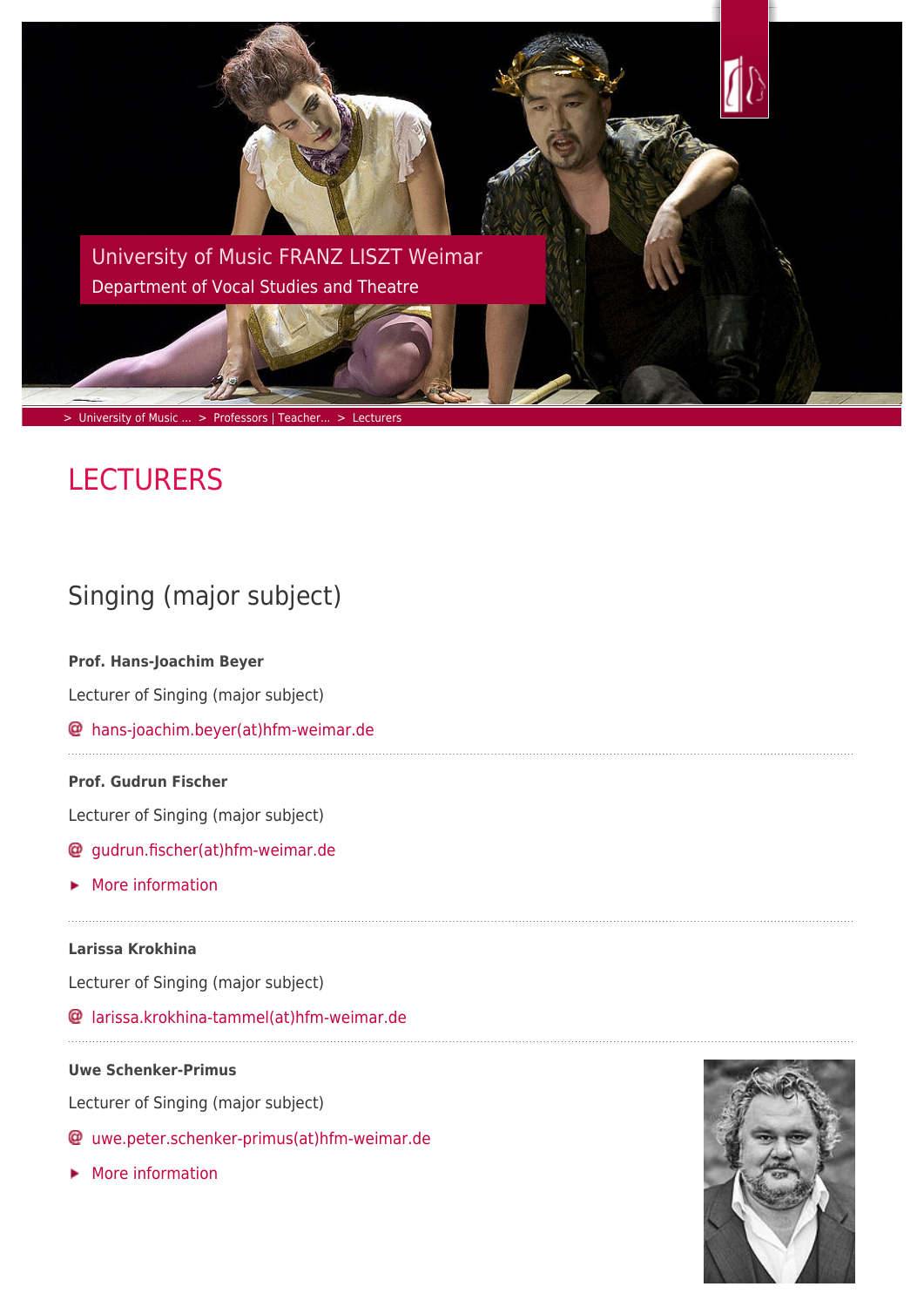# **Marietta Zumbült**

Lecturer of Singing (major subject) Lecturer of Singing (major subject) at the Music High School Schloss Belvedere

- [marietta.karus-zumbuelt\(at\)hfm-weimar.de](https://www.hfm-weimar.de/javascript:linkTo_UnCryptMailto()
- **[More information](https://www.hfm-weimar.de/the-department-of-vocal-studies-and-theatre/professors-teachers/detailansicht/?L=1&tx_jobase_pi3%5BjoOrgaDetail%5D=584&tx_jobase_pi3%5BjoRefererId%5D=1124&tx_jobase_pi3%5BjoAlternateMail%5D=0&tx_jobase_pi3%5BjoAlternateAmt%5D=0&tx_jobase_pi3%5Baction%5D=orgadetail&tx_jobase_pi3%5Bcontroller%5D=Elements&cHash=79ddace9514e5751c5f7169cf23b8e1b)**



# Other lecturers

**Gerd Amelung**

Lecturer of Repetition

[gerd.amelung\(at\)hfm-weimar.de](https://www.hfm-weimar.de/javascript:linkTo_UnCryptMailto()

# **Yuka Beppu**

Lecturer of Repetition

[yuka.beppu\(at\)hfm-weimar.de](https://www.hfm-weimar.de/javascript:linkTo_UnCryptMailto()

**Hyelee Chang** Lecturer of Piano Accompaniment

[pianist\(at\)hyleechang.com](https://www.hfm-weimar.de/javascript:linkTo_UnCryptMailto()





# **Michael Dißmeier**

Lecturer of Dialogue Scenes and Study of Repertory

[michael.dissmeier\(at\)hfm-weimar.de](https://www.hfm-weimar.de/javascript:linkTo_UnCryptMailto()

#### **Paul Enke**

Lecturer of Acting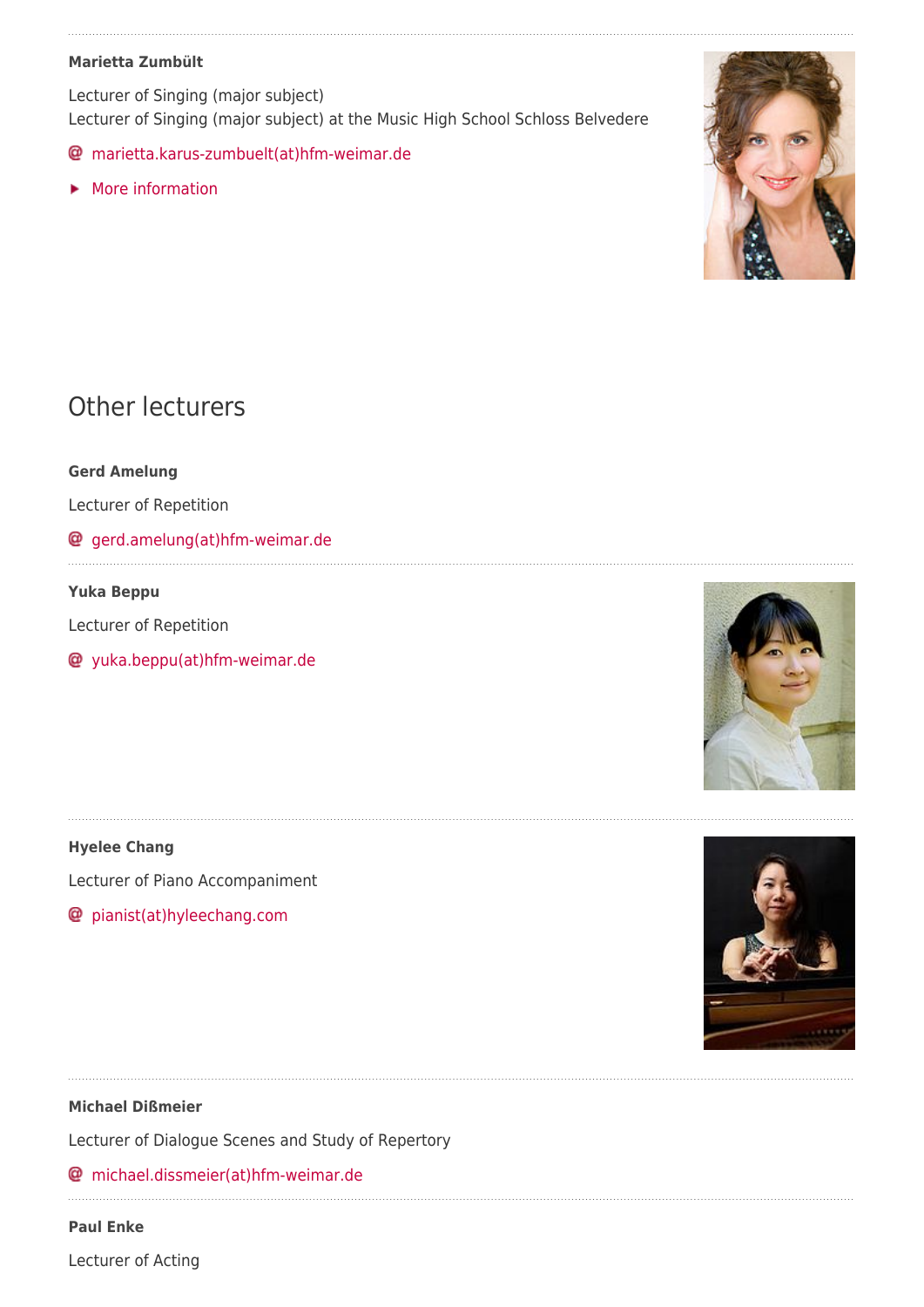# [paul.enke\(at\)hfm-weimar.de](https://www.hfm-weimar.de/javascript:linkTo_UnCryptMailto()

[More information](https://www.hfm-weimar.de/the-department-of-vocal-studies-and-theatre/professors-teachers/detailansicht/?L=1&tx_jobase_pi3%5BjoOrgaDetail%5D=649&tx_jobase_pi3%5BjoRefererId%5D=1124&tx_jobase_pi3%5BjoAlternateMail%5D=0&tx_jobase_pi3%5BjoAlternateAmt%5D=0&tx_jobase_pi3%5Baction%5D=orgadetail&tx_jobase_pi3%5Bcontroller%5D=Elements&cHash=7693b4517150a1d88a374ee5ad2eafa5)

**Christian Klaus Frank**

Lecturer of Sight-singing

[christian.klaus.frank\(at\)hfm-weimar.de](https://www.hfm-weimar.de/javascript:linkTo_UnCryptMailto()

#### **Prof. Dr. Ohla Kolomyyets**

Lecturer of Musicology

[ohla.kolomyyets\(at\)hfm-weimar.de](https://www.hfm-weimar.de/javascript:linkTo_UnCryptMailto()

#### **Guido Hackhausen**

Lecturer of Contract Law

- [guido.hackhausen\(at\)hfm-weimar.de](https://www.hfm-weimar.de/javascript:linkTo_UnCryptMailto()
- [More information](https://www.hfm-weimar.de/the-department-of-vocal-studies-and-theatre/professors-teachers/detailansicht/?L=1&tx_jobase_pi3%5BjoOrgaDetail%5D=377&tx_jobase_pi3%5BjoRefererId%5D=1124&tx_jobase_pi3%5BjoAlternateMail%5D=0&tx_jobase_pi3%5BjoAlternateAmt%5D=0&tx_jobase_pi3%5Baction%5D=orgadetail&tx_jobase_pi3%5Bcontroller%5D=Elements&cHash=cbcf42791e7d14a0e80ea25a7dbd4d6d)

#### **Megumi Hata**

Lecturer of Piano Accompaniment

[megumi.hata\(at\)hfm-weimar.de](https://www.hfm-weimar.de/javascript:linkTo_UnCryptMailto()

#### **Tatjana Kachko**

Lecturer of Piano Accompaniment and Repetition (Vocal Studies)

# [tatiana.kachko\(at\)hfm-weimar.de](https://www.hfm-weimar.de/javascript:linkTo_UnCryptMailto()

#### **Peter Nikolaus Kante**

Lecturer of Acting

[peter.nikolaus.kante\(at\)hfm-weimar.de](https://www.hfm-weimar.de/javascript:linkTo_UnCryptMailto()

#### **Sebastian Kowski**

Lecturer of Dialogue Scenes

[sebastian.kowski\(at\)hfm-weimar.de](https://www.hfm-weimar.de/javascript:linkTo_UnCryptMailto()